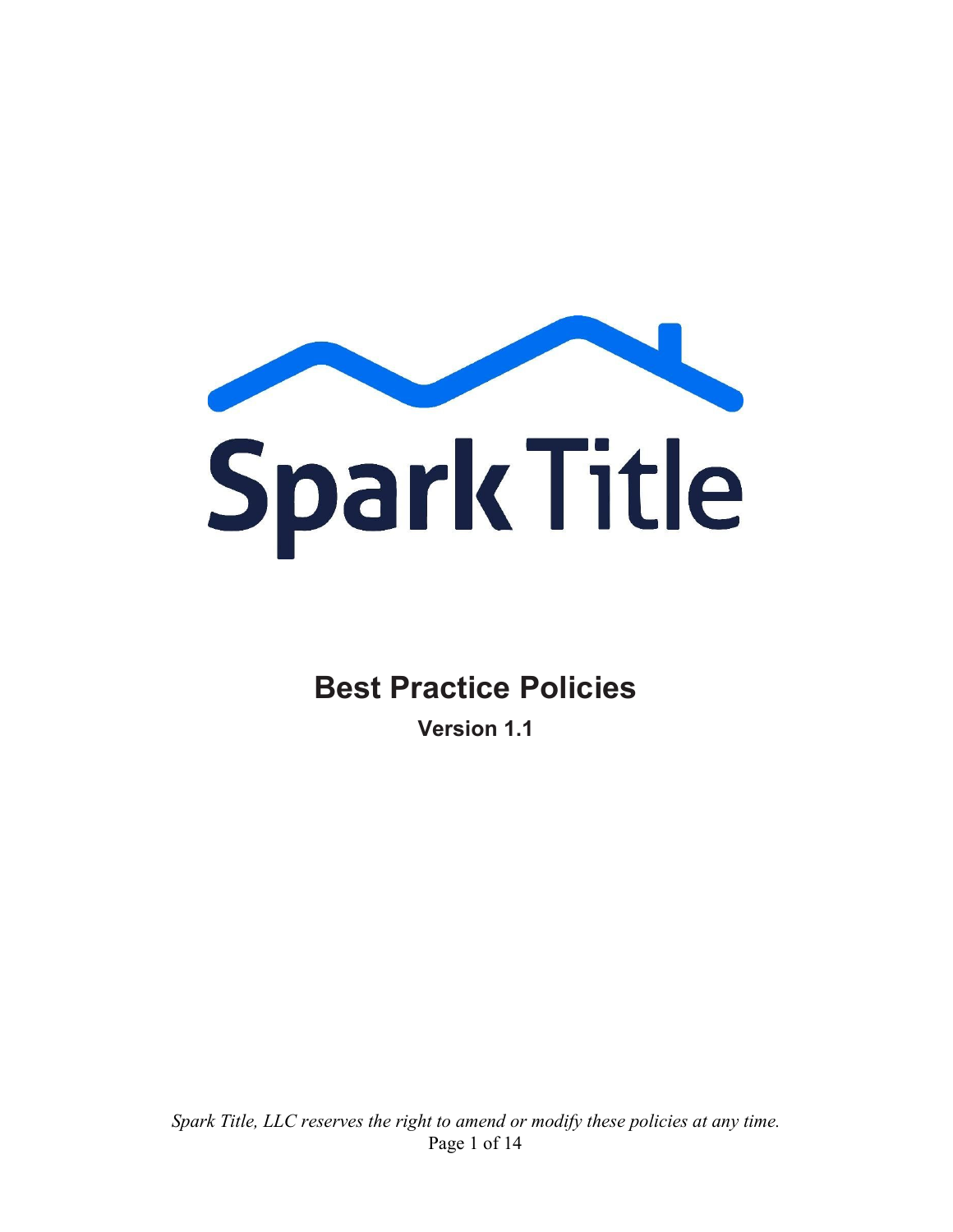# INDEX

| PROCEDURES FOR MAINTAINING LICENSES REQUIRED                                  |         |
|-------------------------------------------------------------------------------|---------|
| TO CONDUCT THE BUSINESS OF TITLE INSURANCE                                    | PAGE 3  |
| ESCROW TRUST ACCOUNTS PROCEDURES AND CONTROLS                                 | PAGE 4  |
| PRIVACY AND PROTECTION OF NON-PUBLIC PERSONAL<br><b>INFORMATION POLICY</b>    | PAGE 6  |
| REAL ESTATE SETTLEMENT PROCEDURES AND POLICIES                                | PAGE 11 |
| TITLE POLICY PRODUCTION, DELIVERY, REPORTING AND<br>PREMIUM REMITTANCE POLICY | PAGE 12 |
| PROCEDURES FOR MAINTAINING INSURANCE COVERAGE                                 | PAGE 13 |
| POLICIES AND PROCEDURES FOR RESOLVING CONSUMER<br><b>COMPLAINTS</b>           | PAGE 14 |

This Best Practices Manual has been set forth in accordance to the guidelines set by the American Land Association and in compliance with the Gramm-Leach Biley Act and the Consumer Financial Protection Bureau established under the Dodd-Frank Act.

*Spark Title, LLC reserves the right to amend or modify these policies at any time.* Page 2 of 14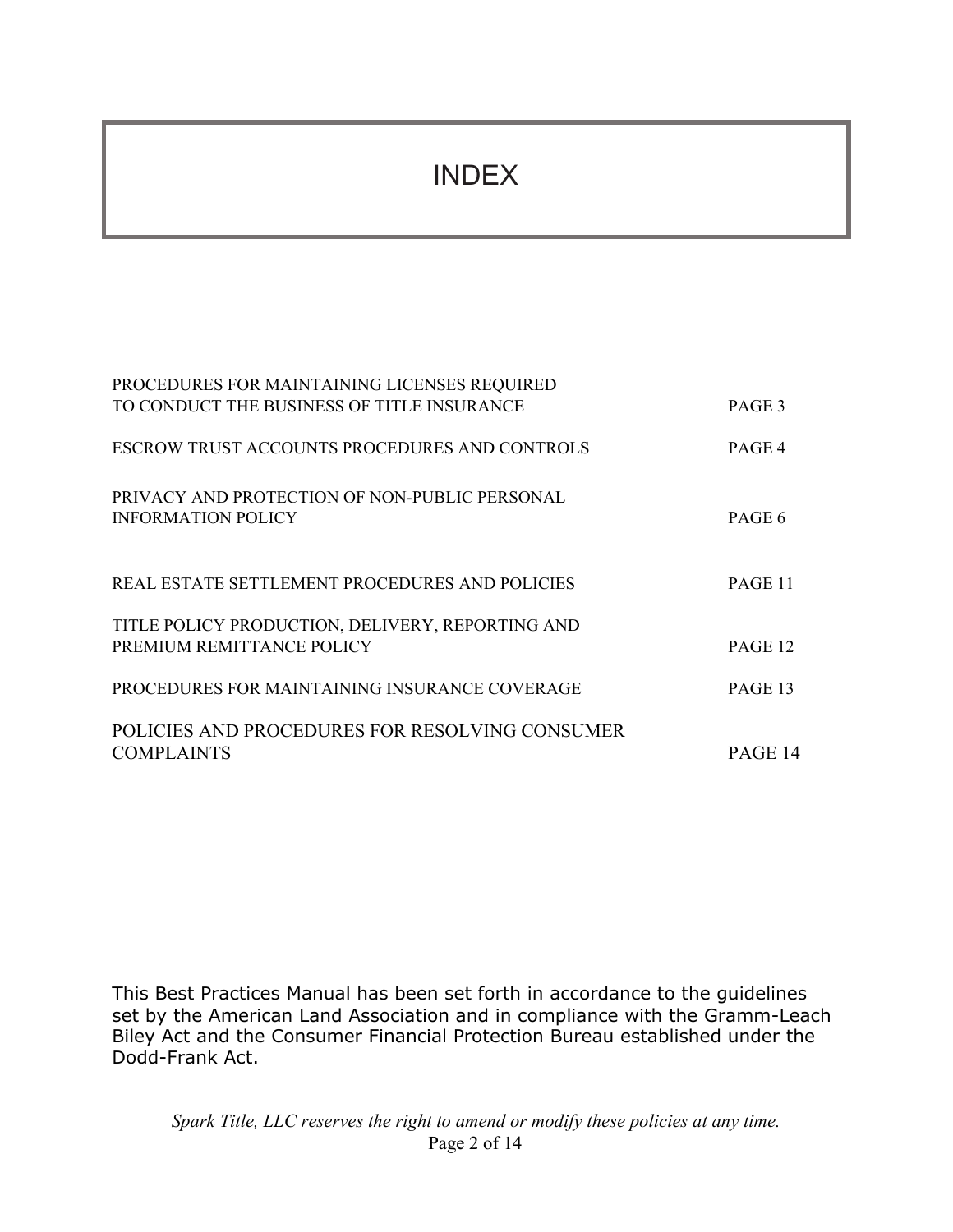#### **PROCEDURES FOR MAINTAINING LICENSES REQUIRED TO CONDUCT THE BUSINESS OF TITLE INSURANCE**

Spark Title, LLC (The Company) maintains state mandated licenses and corporate registrations to remain in good standing with the state of Texas.

- **1) The Company is organized as a Texas limited liability company and the company's Certificate of Formation is on file with the Texas Office of the Secretary of State.**
- **2) The Company is licensed by the Texas Department of Insurance (TDI) as a Texas title insurance agent.**
	- The Company's TDI license number is 2311791.
	- The Company's TDI license expires July 1, 2020.
- **3) Only individuals holding an escrow officer license issued by TDI will be allowed to perform the duties of an escrow officer in Texas on behalf of the Company.**
- **4) The Company's management personnel will review TDI regulations to ensure necessary personnel are properly licensed at all times.**
- **5) The Company's management personnel will renew licenses and submit regulatory filings as necessary to maintain compliance with TDI rules and regulations.**
- **6) The Company will provide copies of licenses to State regulators, underwriters, and lenders upon request.**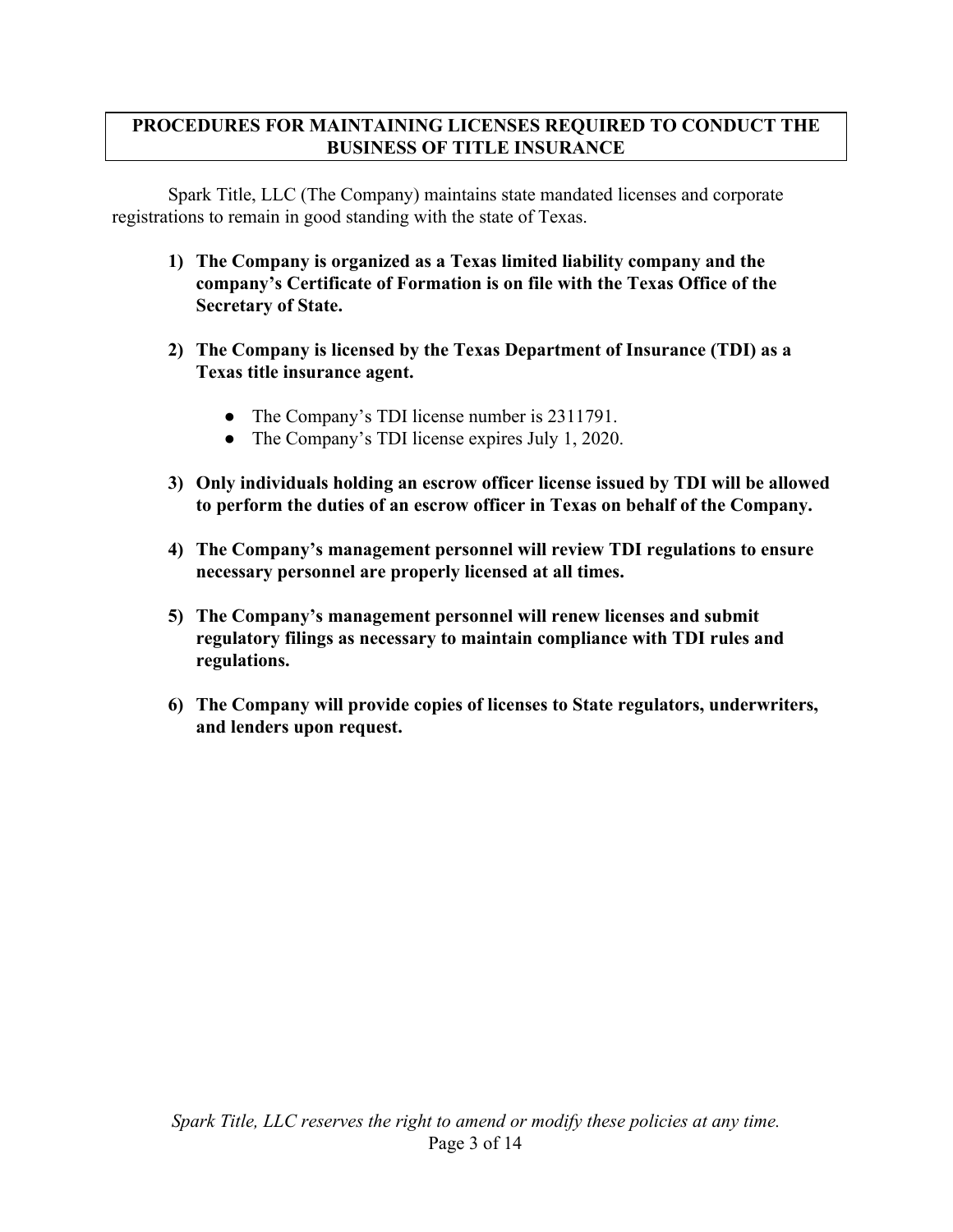### **ESCROW TRUST ACCOUNTS PROCEDURES AND CONTROLS**

Spark Title, LLC (the Company) maintains procedures and controls to safeguard client funds. These procedures help ensure accuracy and minimize the exposure to loss of client funds.

#### **1) All funds the Company maintains under a fiduciary duty to another are held in an account identified as an "escrow account" or "trust account."**

- Funds maintained under a fiduciary duty to another are not commingled with the Company's operating account.
- Funds maintained under a fiduciary duty to another are not held in a personal account of an individual employed by the Company.

#### **2) The Company regularly prepares Trial Balances of its Escrow Trust Accounts.**

● Escrow Trust Accounts are prepared with Trial Balances ("Three-Way Reconciliation"), listing all open escrow balances monthly.

### **3) The Company regularly reconciles Escrow Trust Accounts.**

- On at least a daily basis, reconciliation of the receipts and disbursements of the Escrow Trust Account is performed.
- On at least a monthly basis, a Three-Way Reconciliation is performed reconciling the bank statement, check book and Trial Balances.
- Duties are segregated to help ensure the reliability of the reconciliation. Reconciliations are conducted by someone that does not have signing authority on the Escrow Trust Account.
- Results of the reconciliation are reviewed by management and are accessible electronically by Company's contracted underwriter(s).

#### **4) Escrow Trust Accounts are properly identified.**

● Accounts are identified as "escrow" or "trust" accounts. Appropriate identification appears on all account-related documentation including bank statements, bank agreements, disbursement checks and deposit tickets.

#### **5) Outstanding file balances are documented.**

**6) Transactions are conducted by authorized employees only.**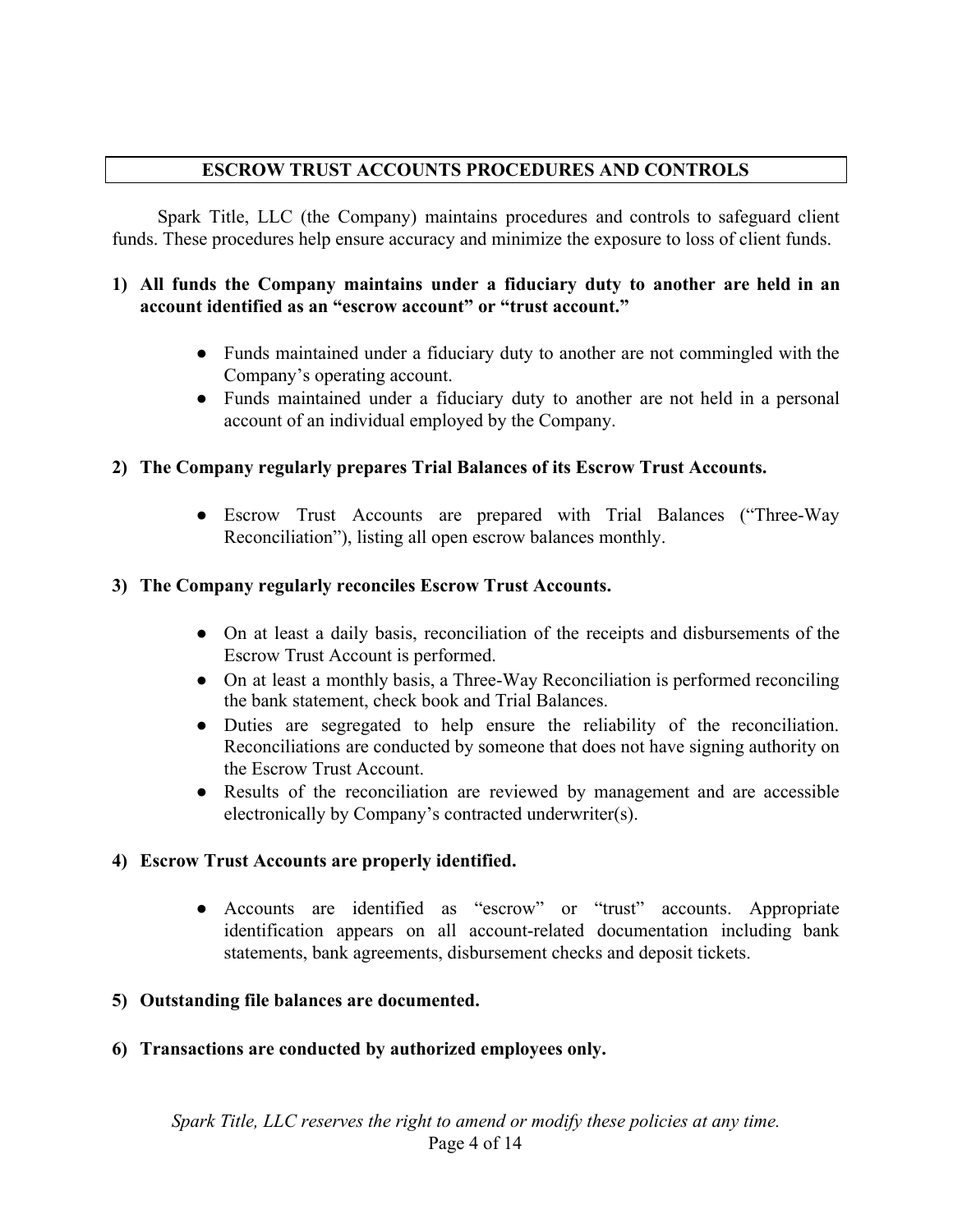- Only employees whose job functions require the ability to transfer funds to and from Escrow Trust Accounts will be authorized to do so. Appropriate authorization levels are set by the Company management and reviewed for updates annually. Former employees are immediately deleted as listed signatories on all bank accounts.
- **7) Unless otherwise directed by the beneficial owner, Escrow Trust Accounts are maintained in Federally Insured Financial Institutions.**
- **8) The Company utilizes Positive Pay or Reverse Positive Pay, and has policies and procedures in place that prohibit or control the use of Automated Clearing House transactions and international wire transfers.**
- **9) The Company performs background checks during the hiring process.**
	- The Company performs background checks on employees during the hiring process.
	- The Texas Department of Insurance performs criminal background checks on escrow officers before issuing an individual a Texas escrow officer license. The Texas Department of Insurance requires escrow officer licenses to be renewed every two years.
	- **●** The Company only allows individuals licensed by the Texas Department of Insurance as Texas Escrow Officer's to disburse funds from the Company's escrow or trust accounts.

### **10) The Company regularly conducts training for employees in management of escrow funds and escrow accounting.**

- The Company is a member of the Texas Land Title Association (TLTA).
- **●** The Company regularly sends employees and management personnel to continuing education sessions hosted by TLTA and the Company's underwriters.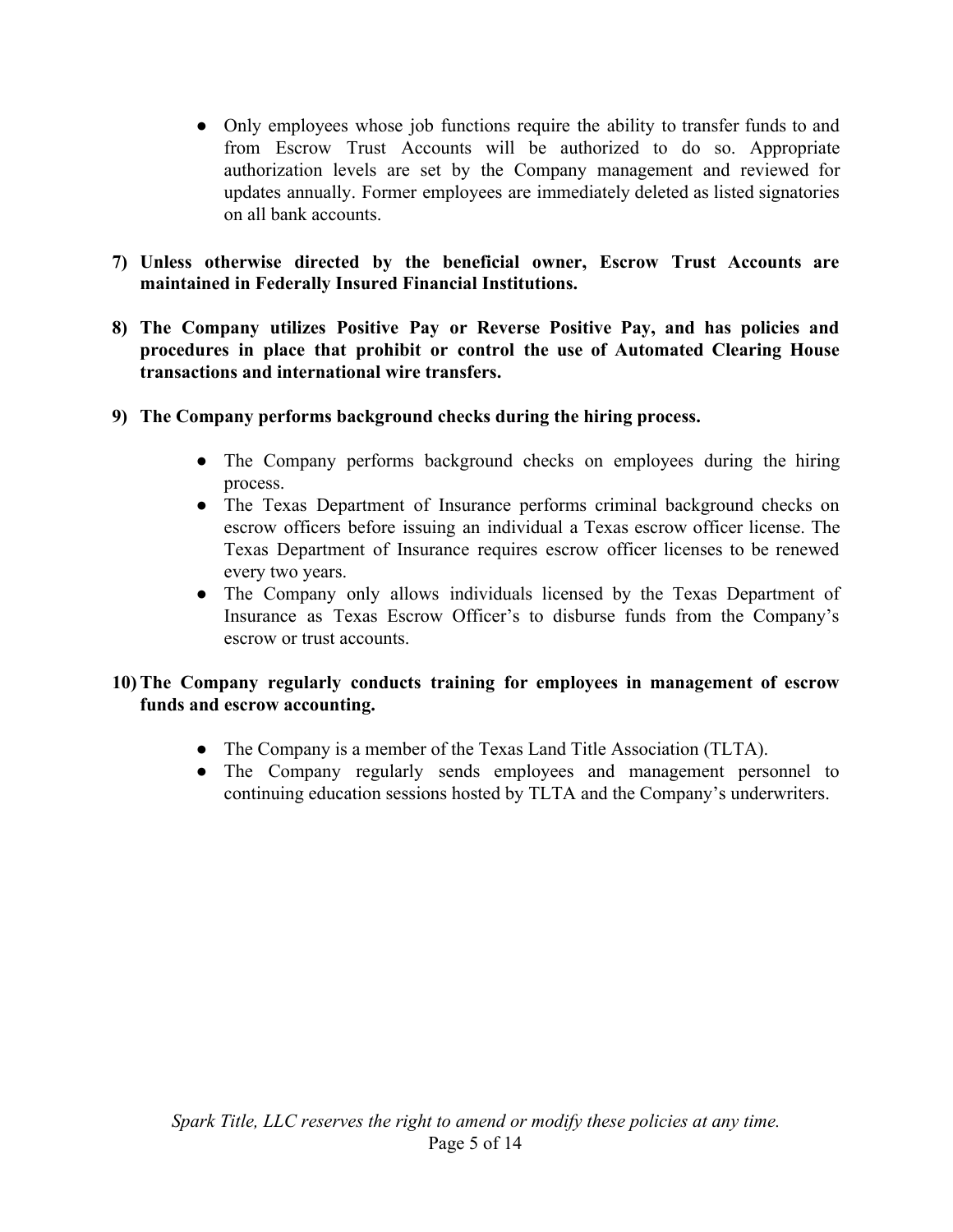## **PRIVACY AND PROTECTION OF NON-PUBLIC PERSONAL INFORMATION POLICY**

Title V of the Gramm-Leach Bliley Act (GLBA) generally prohibits any financial institution, directly or through its affiliates, from sharing nonpublic personal information about you with a non-affiliated third party unless the institution provides you with a notice of its privacy policies and practices, such as the type of information that it collects about you and the categories or persons or entities to whom it may be disclosed. In compliance with GLBA, we are providing you with this document, which notifies you of the privacy policies and practices of Spark Title, LLC (the Company).

We may collect non-public personal information about you from the following sources:

- Information we receive from you, such as on applications or other forms.
- Information about your transactions we secure from our files, our affiliates, or others.
- Information we receive from a consumer reporting agency.
- Information that we receive from others involved in your transaction, such as the real estate agent or lender.

Unless it is specifically stated otherwise in an amended Privacy Policy Notice, no additional non-public personal information will be collected about you.

We may disclose any of the above information that we collect about our customers or former customers to our affiliates or to non-affiliated third parties as permitted by law.

### **WE DO NOT DISCLOSE ANY NON-PUBLIC PERSONAL INFORMATION ABOUT YOU WITH ANYONE FOR ANY PURPOSE THAT IS NOT SPECIFICALLY PERMITTED BY LAW.**

Federal and state laws (including the GLBA) require title companies to develop a written information security program that describes the procedures they employ to protect Non-public Personal Information (NPI). The program must be appropriate to the company's size and complexity, the nature and scope of the company's activities, and the sensitivity of the customer information the company handles. A company evaluates and adjusts its program in light of relevant circumstances, including changes in the company's business or operations, or the results of security testing and monitoring. Spark Title, LLC's written information security program is outlined below.

#### **1) The Company restricts access to NPI**

*Spark Title, LLC reserves the right to amend or modify these policies at any time.* Page 6 of 14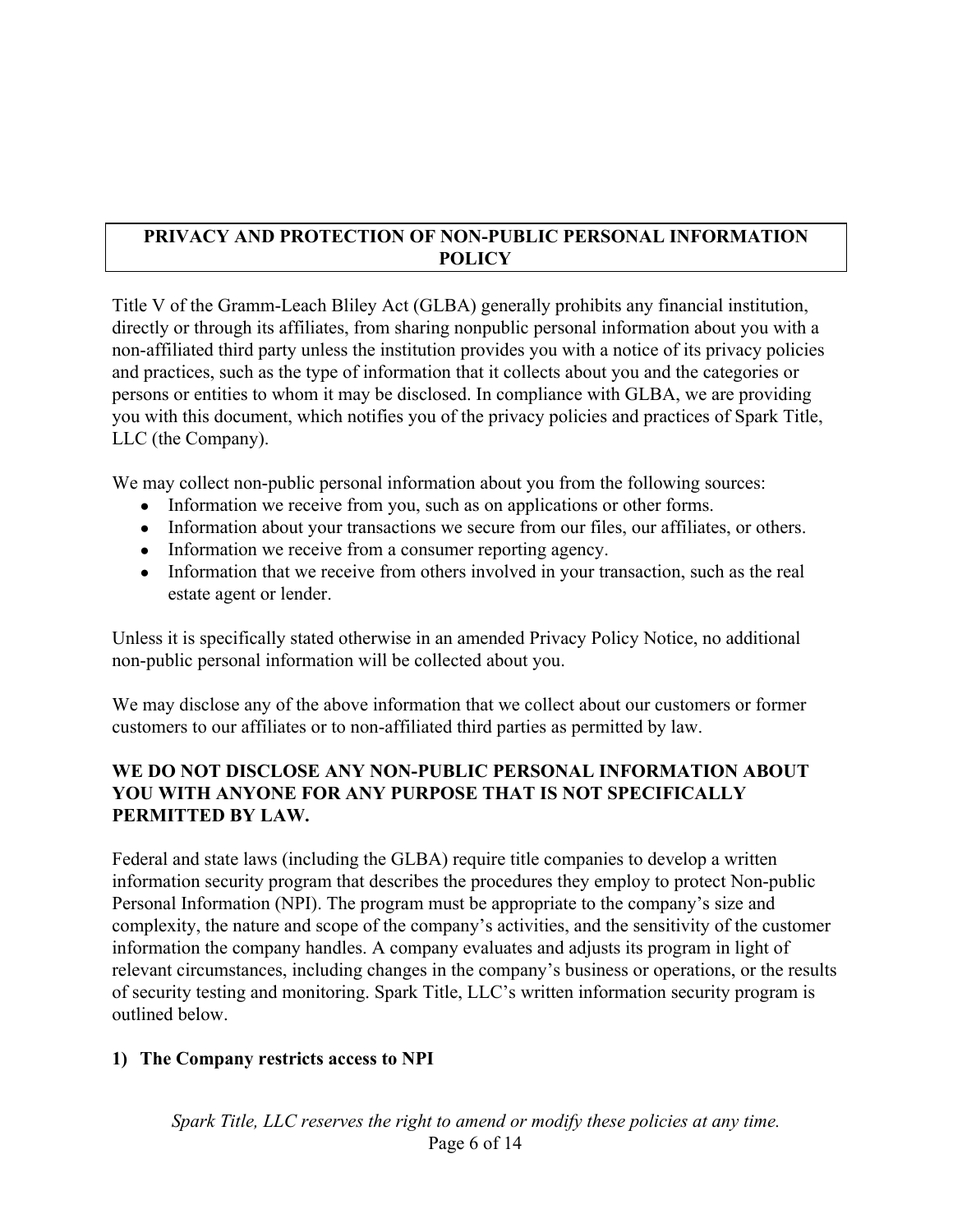- Access to NPI is limited to individuals whose access is necessary to perform legitimate business functions.
- Employees with access to NPI, or individuals being considered for positions with access to NPI, must undergo a criminal background check prior to hiring or receiving access to NPI. Employees with access to NPI must undergo subsequent criminal background checks at least every three years.
- Cooperation and compliance with this policy is a condition of employment or continued employment with the Company. Refusal by an employee or applicant may result in disqualification from employment with the Company.
- The Company shall maintain records regarding employee background checks for at least three years from the date of the criminal background check.
- The Company strongly encourages a "Clean Desk Policy." During the workday, employees should not leave documents or files containing NPI open or accessible at unattended work stations. Before leaving for the day employees must place all documents, files, portable devices, and electronic media containing NPI in a locked private office, file cabinet, or drawer.
- The Company's file cabinets and file rooms are kept locked when not in use.
- The Company's employees must accompany any nonaffiliated persons, including but not limited to couriers, vendors, third party service providers or customers, if the nonaffiliated person must pass through an area of the Company office that contains NPI.

## **2) The Company shall take appropriate measures to maintain the security of its computer networks.**

- The Company's computer systems permitting access to NPI shall require users to log-in with a unique User ID and password before obtaining access to NPI.
- The Company's computers shall require an employee to enter a password after a period of inactivity of 15 minutes or less.
- The Company's wireless networks shall require a password to join.
- The Company shall establish general password standards for employees.
- The Company shall require employees to change passwords at least every 90 days.
- The Company will maintain up-to-date operating systems for servers, desktops, laptops and other devices that access the Company networks.
- The Company maintains up-to-date network firewalls, malware, virus protection, and spyware programs as appropriate.
- The Company will apply security patches as recommended by the provider after ensuring that any patches will not negatively affect the Company's software or processes.
- The Company will perform periodic independent third-party network security assessments including intrusion detection and penetration testing, and will consider the recommendations of the third-party service provider in updating the Company's network and policies.
- The Company shall periodically back-up servers as appropriate to the data and processes they support.

*Spark Title, LLC reserves the right to amend or modify these policies at any time.* Page 7 of 14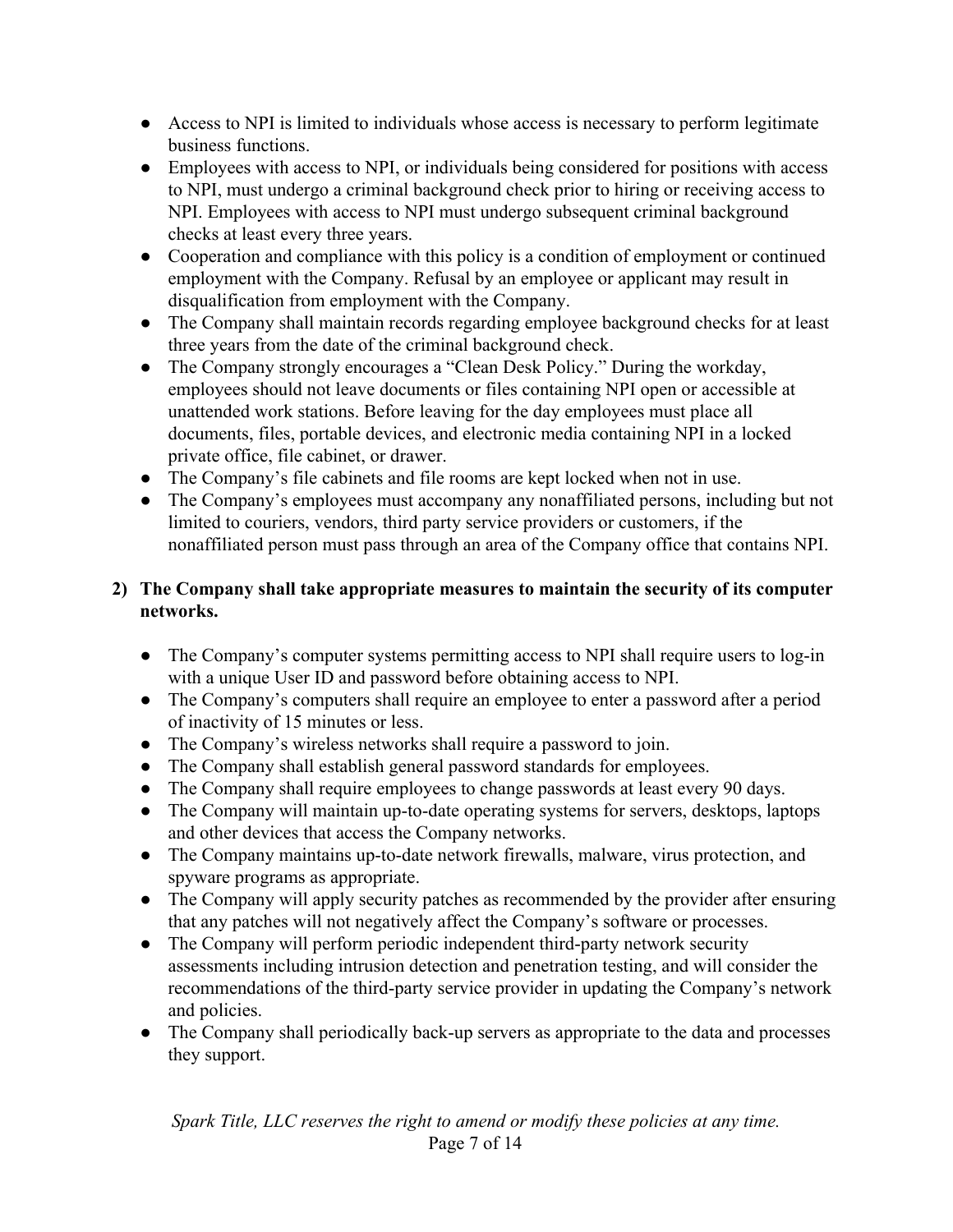- Portable or Removable Media, including, but not limited to, laptops, tablets, smart phones, USB drives, CDs, DVDs, tapes, and flash drives, containing NPI shall be password-protected or encrypted.
- Employees must report the loss or theft of Portable or Removable Media immediately to their direct supervisor.
- Portable or Removable Media containing NPI shall not be left in an unlocked vehicle or where visible from outside the vehicle.
- Portable or Removable Media containing NPI shall not be left in a hotel room, conference room, reception area, or other location accessible by others without authority to access the NPI.
- Each employee is responsible for protecting Portable or Removable Media containing NPI in their possession from theft or unauthorized access.
- If the Company adopts or amends its best practices or policies, all employees shall read and sign an acknowledgement of the new best practice or policy.

## **3) Collection and transmission of NPI shall be secure and/or encrypted.**

- Data, files, or other information containing NPI must be stored on the Company's encrypted network. Data, files, or other information containing NPI may not be stored on computer servers, desktops, copiers, laptops, smart phones, tablets, Portable or Removable Media, or other types of electronic devices.
- Employees may not load data, files, applications, databases, or other programs containing NPI on to personal computers.
- The Company will physically secure assets with NPI by limiting physical access to the Company's servers and server hardware.
- The Company shall establish a business domain  $(Q_{\text{env}})$  is extended. The Company shall server, and each employee will be given a Company email address.
- The Company shall use an email encryption service to transmit any email containing NPI.
- The Company shall use a spam or content filtering program on all email servers.
- Employees shall not use any public or free email addresses (i.e. gmail.com, aol.com, apple.com etc.) to send or receive business related emails containing NPI.
- If an employee receives an un-encrypted email containing NPI, the employee must notify their direct supervisor. The Company should request that the sender use an alternate delivery method.

## **4) The Company shall appropriately maintain and dispose of NPI.**

- Access to NPI shall be limited on a "need-to-know" basis. Employees shall be granted the minimum amount of access necessary for their job functions.
- The Company will immediately review and adjust access privileges any time a Company employee is terminated or changes job functions, as well as any time an independent contractor, or third party service provider severs its relationship with the Company. Upon termination of employment all access to Company computer systems must be promptly removed and discontinued.

*Spark Title, LLC reserves the right to amend or modify these policies at any time.* Page 8 of 14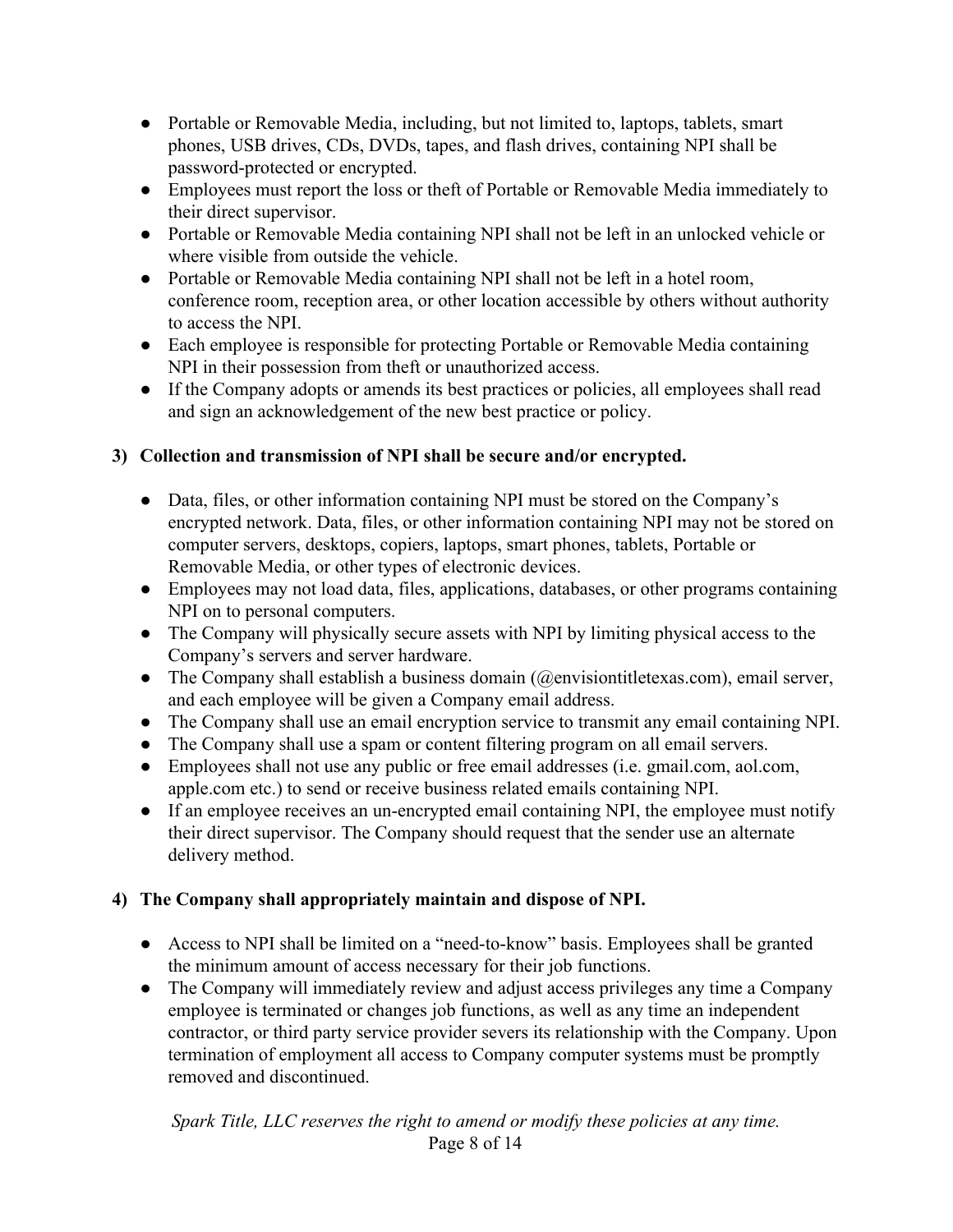- The Company will maintain records consistently with rules and regulations promulgated by the Texas Department of Insurance.
- Obsolete documents containing NPI will be shredded. The Company shall maintain locked shredding containers for documents containing NPI that are to be destroyed.
- Before disposing of decommissioned components (servers, computers, laptops, copiers, scanners, fax machines, external hard drives, etc.), the Company shall encrypt decommissioned components that may contain NPI before deleting data and/or destruction. Alternatively, hard drives may be shredded or taken to an approved electronics disposal provider. All NPI stored on decommissioned components must be removed or made unrecoverable. If the NPI cannot be made unrecoverable, physical destruction of the decommissioned component is required.

# **5) The Company shall maintain a disaster management plan.**

- Business continuity and disaster recovery planning shall be included in the Company's employee training and information systems security plan.
- The Company shall take appropriate measures to protect facilities and equipment from physical and environmental threats and interruption to business activities.

# **6) The Company shall train all employees on its Privacy and Protection of NPI Policy.**

- A member of the Company's management team shall explain this Policy to all incoming employees and temporary contract personnel, as well as the individual's responsibilities under this Policy, and the potential consequences for non-compliance.
- Each new employee will receive training regarding the importance of information security and NPI during new employee orientation. This training will include the proper use of computer information, passwords, controls and procedures to prevent employees from providing NPI to unauthorized persons, and methods for proper storage and disposal of documents containing NPI.
- New employees and temporary contract personnel will receive a copy of this Policy, and must acknowledge in writing that they have read, understand, and will abide by this Policy.
- Direct supervisors of employees with access to NPI must actively ensure that their employees understand and have adequate training in handling NPI. Any concerns should be immediately brought to the attention of the Company's management team.
- The Company will conduct annual training for all employees regarding the importance of information security and the proper handling of NPI. Training activities may be modified based upon the employees' perceived risks, tasks, scope of employment, and access to NPI.

## **7) The Company shall require third-party service providers to comply with this Policy.**

• The Company will select and retain service providers that are capable of appropriately handling and safeguarding NPI.

*Spark Title, LLC reserves the right to amend or modify these policies at any time.* Page 9 of 14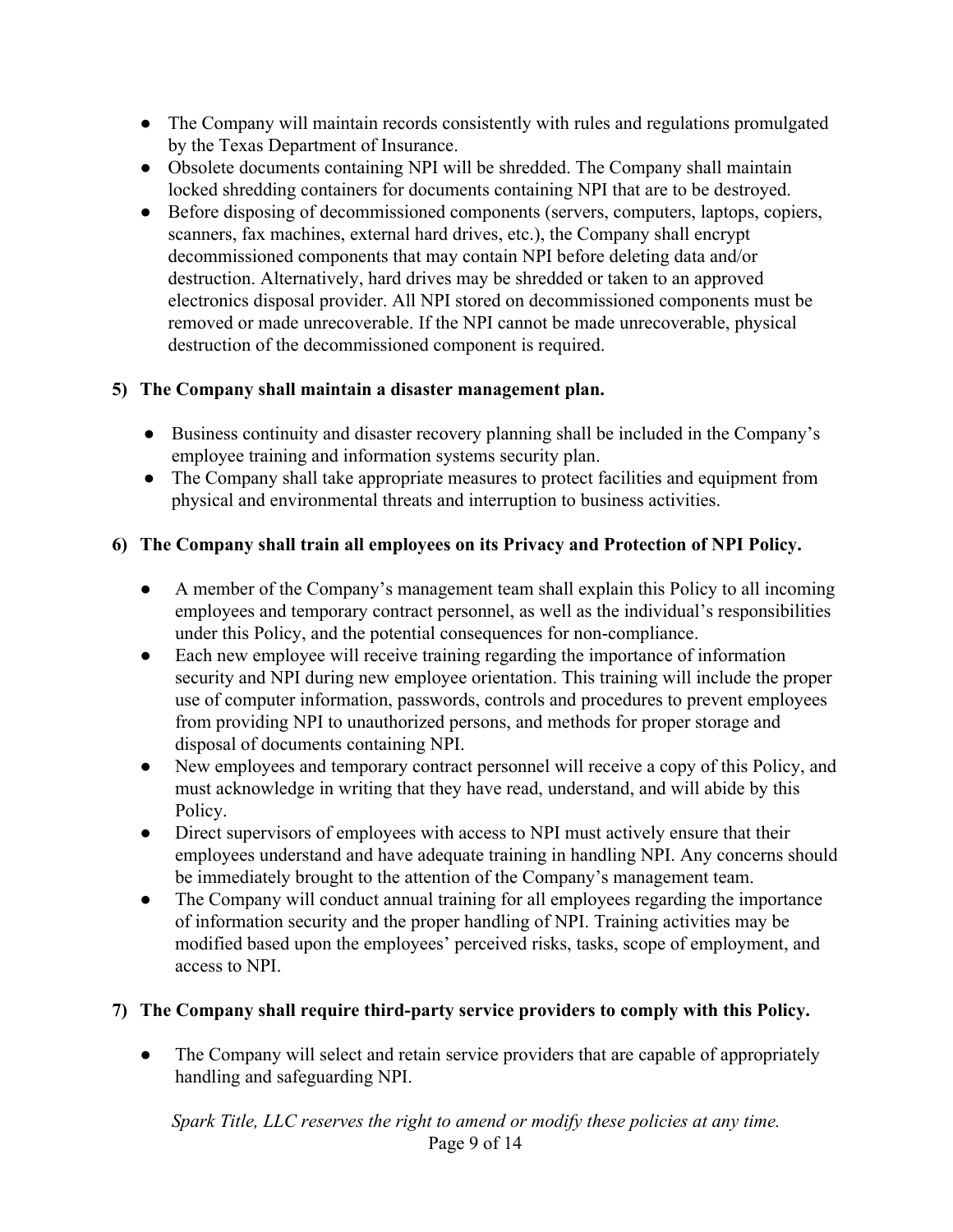- The Company's contracts with third-party service providers will require the third-party service provider to implement or maintain policies for NPI consistent with this Policy.
- The Company's contracts with third-party service providers will include assurances that:
	- o The third-party service provider has satisfied its obligations regarding the handling of NPI;
	- o The third-party service providers will immediately notify the Company following discovery of a breach or suspected breach involving NPI; and
	- o To the extent the third-party service provider is unwilling to include such contractual language the Company will seek to obtain an alternative assurance.

## **8) The Company will periodically review its policies to ensure proper handling of NPI.**

- Network vulnerability testing shall be performed periodically to ensure that NPI and the Company network are protected.
- Remediation of any discovered vulnerability shall be initiated with reasonable promptness, with consideration given to the severity of the vulnerability.
- As part of this Policy, the Company will conduct annual reviews to identify and assess external and internal risks to NPI associated with the Company's information systems, including network and software design, network access, information processing, and the storage, transmission, and disposal of NPI.
- The Company shall evaluate procedures and methods for detecting, preventing, and responding to system failures or external attacks.

## **9) The Company will appropriately report data breaches.**

• The Company shall take all necessary actions to protect NPI in accordance with this Policy and applicable legal requirements. Actual and suspected data breach incidents shall be reported, investigated, and handled in a timely manner. The Company shall work with the affected clients, consumers, and local law enforcement as may be appropriate under the circumstances.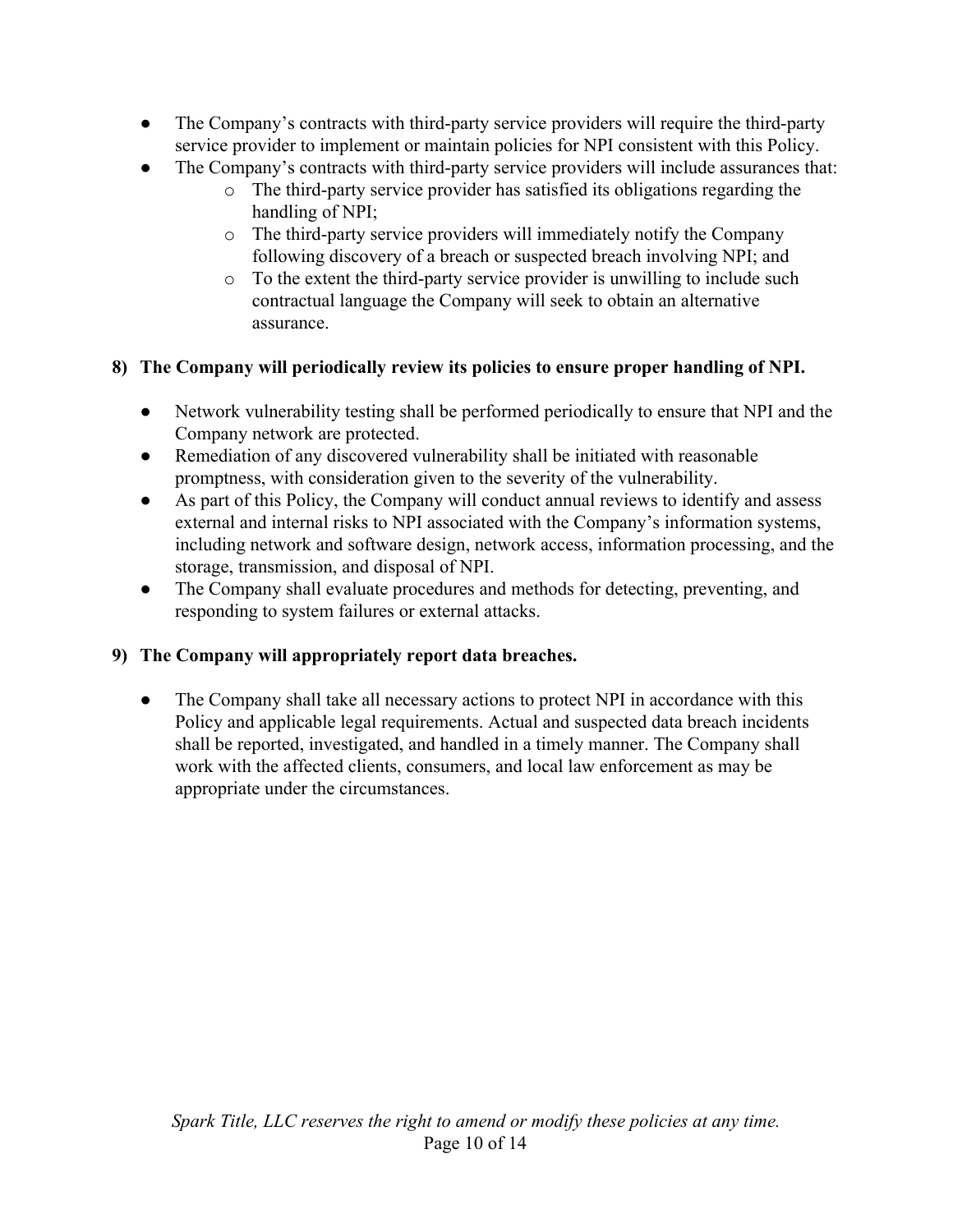## **REAL ESTATE SETTLEMENT PROCEDURES AND POLICIES**

Spark Title, LLC (The Company) has adopted policies to ensure the Company meets state, federal, and contractual obligations governing the settlement process.

- **1) The Company submits documents for recording to the county recorder, or the person responsible for recording the documents, within two business days of the later of (i) the date of the Settlement, or (ii) the Company's receipt of the documents if the Settlement is not performed by the Company.**
- **2) The Company logs and tracks the shipment of documents for recording.**
- **3) The Company logs, reviews and responds to recording rejections in a timely manner.**
- **4) The Company verifies that recordings occurred and maintains a record of the recording information for each document.**
- **5) The Company only uses rates for title insurance premiums promulgated by the Texas Department of Insurance (TDI)**
	- The Company's management personnel review guarantee files to ensure that rates and fees are applied correctly.
	- Refunds for overpayments are paid to consumers consistent with TDI rules and regulations.
- **6) The Company requires and verifies that third-party signing professionals engaged by the Company possess the appropriate qualifications, professionalism, and knowledge.**
	- Third-party signing professionals engaged by the Company must be covered by Errors and Omissions insurance, and a Notary surety bond, if required by applicable state law.
	- Third-party signing professionals engaged by the Company must furnish evidence of their current state licensure, where required, or evidence if they have attained a recognized and verifiable industry designation.

*Spark Title, LLC reserves the right to amend or modify these policies at any time.* Page 11 of 14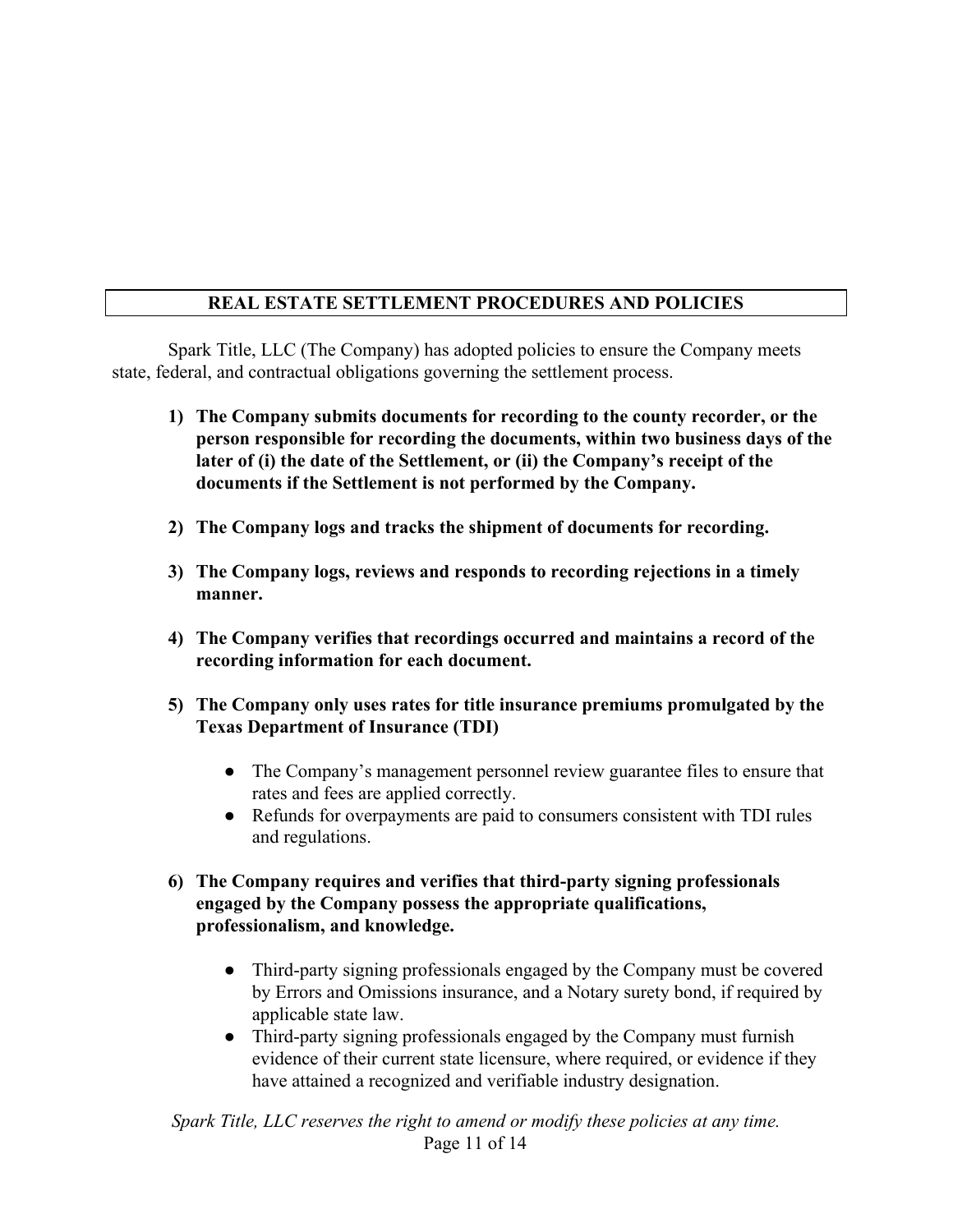- Third-party signing professionals engaged by the Company must provide an acknowledgement of compliance with the Company's Privacy and Protection of Non-Public Personal Information Policy.
- If a third-party signing professional is contractually retained by anyone other than the Company (including the buyer or seller), the responsibility for verifying that the third-party signing professional meets applicable standards rests with that party.

## **TITLE POLICY PRODUCTION, DELIVERY, REPORTING AND PREMIUM REMITTANCE POLICY**

Spark Title, LLC (the Company) maintains procedures and controls to ensure that the Company meets its legal and contractual obligations regarding the production, delivery, and remittance of title insurance policies and premiums. These procedures ensure that the Company delivers policies to consumers in a timely and accurate manner. Additionally, they ensure that premiums are remitted correctly.

- **1. The Company issues and delivers title insurance policies to customers within thirty days of the later of: (i) the date of Settlement, or (ii) the date that the terms and conditions of the title insurance commitment are satisfied.**
- **2. The Company reports title insurance policies to the underwriter (including a copy of the policy, if required by the underwriter) to meet applicable statutory, regulatory and contractual obligations, but not to exceed 45 days following the later of: (i) date of Settlement, or (ii) date the terms and conditions of the title insurance commitment are satisfied.**
- **3. The Company remits title insurance premiums to the underwriter in compliance with rules promulgated by the Texas Department of Insurance and the Company's contractual agreements with its underwriters.**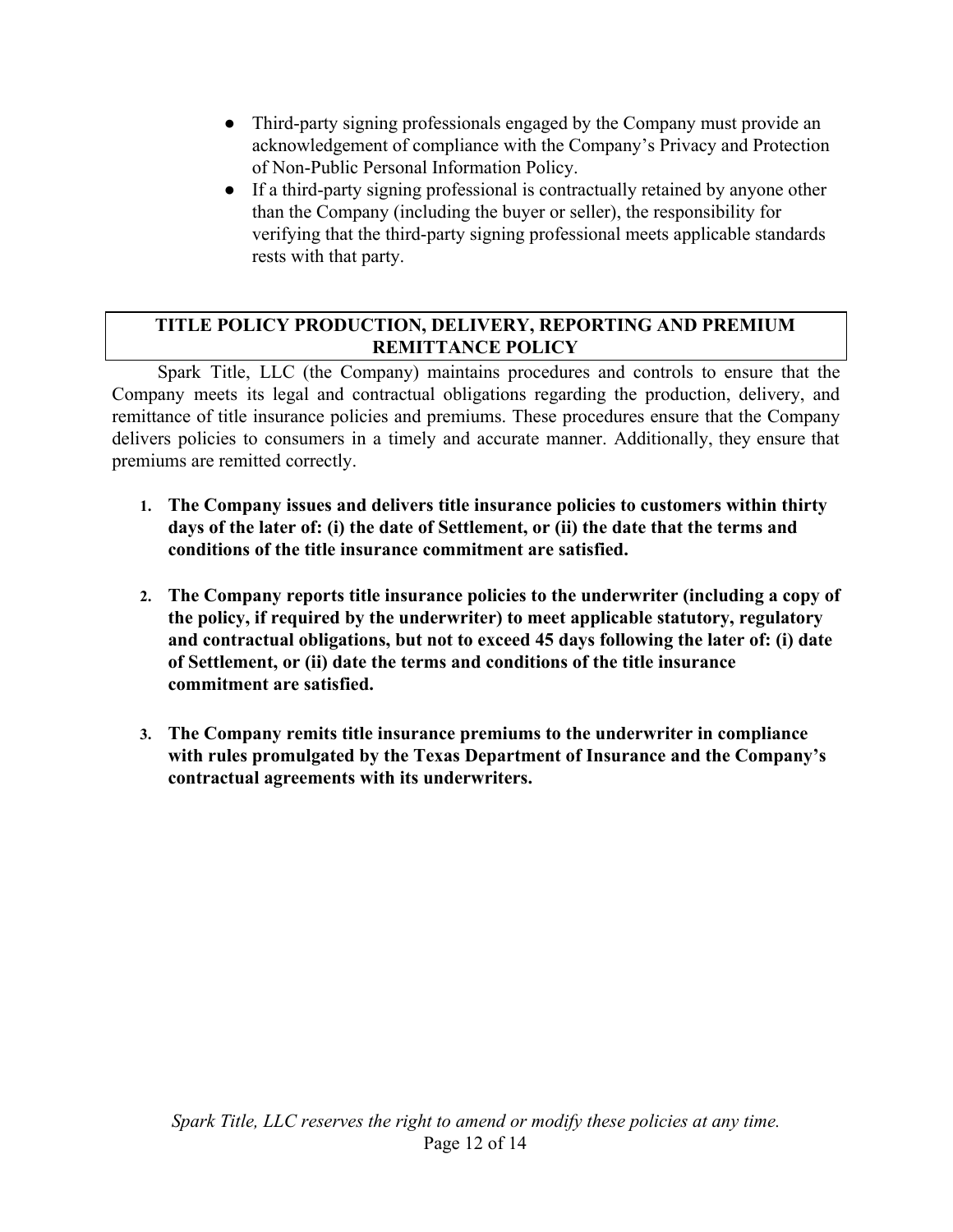# **PROCEDURES FOR MAINTAINING INSURANCE COVERAGE**

Spark Title, LLC (The Company) maintains insurance and fidelity coverage to meet its legal and contractual obligations.

- **7) The Company maintains insurance coverage in accordance with State law and the Company's contractual obligations.**
	- The Company maintains a Texas Title Insurance Agent Bond. The coverage is renewed annually and maintained in the amount required by State law.
	- **●** The Company maintains a Texas Escrow Officer Schedule Bond. The coverage is renewed annually and the bond is maintained in the amount required by State law.
	- **●** The Company maintains a Texas Title Insurance Agent's Minimum Capitalization Bond. The coverage is renewed annually and maintained in the amount required by State law.
	- **●** The Company maintains a Title Insurance Agent's Errors and Omissions policy with an insurance company and in a form satisfactory to its underwriter. The Company maintains this coverage in an amount equal to, or greater than, the amount required by the Company's underwriters.
	- **●** The Company maintains fidelity insurance covering the Company's officers, employees, shareholders, partners, members and other principals of the Company. The coverage is renewed annually and adjusted as required by the Company's underwriters.
- **8) The Company reviews all insurance policies and bonds on annual basis and adjusts coverage as necessary to meet requirements specified by State law, underwriter agreements, or based upon general business prudence.**
- **9) The Company will provide evidence of coverage to State regulators, underwriters, and lenders upon request.**